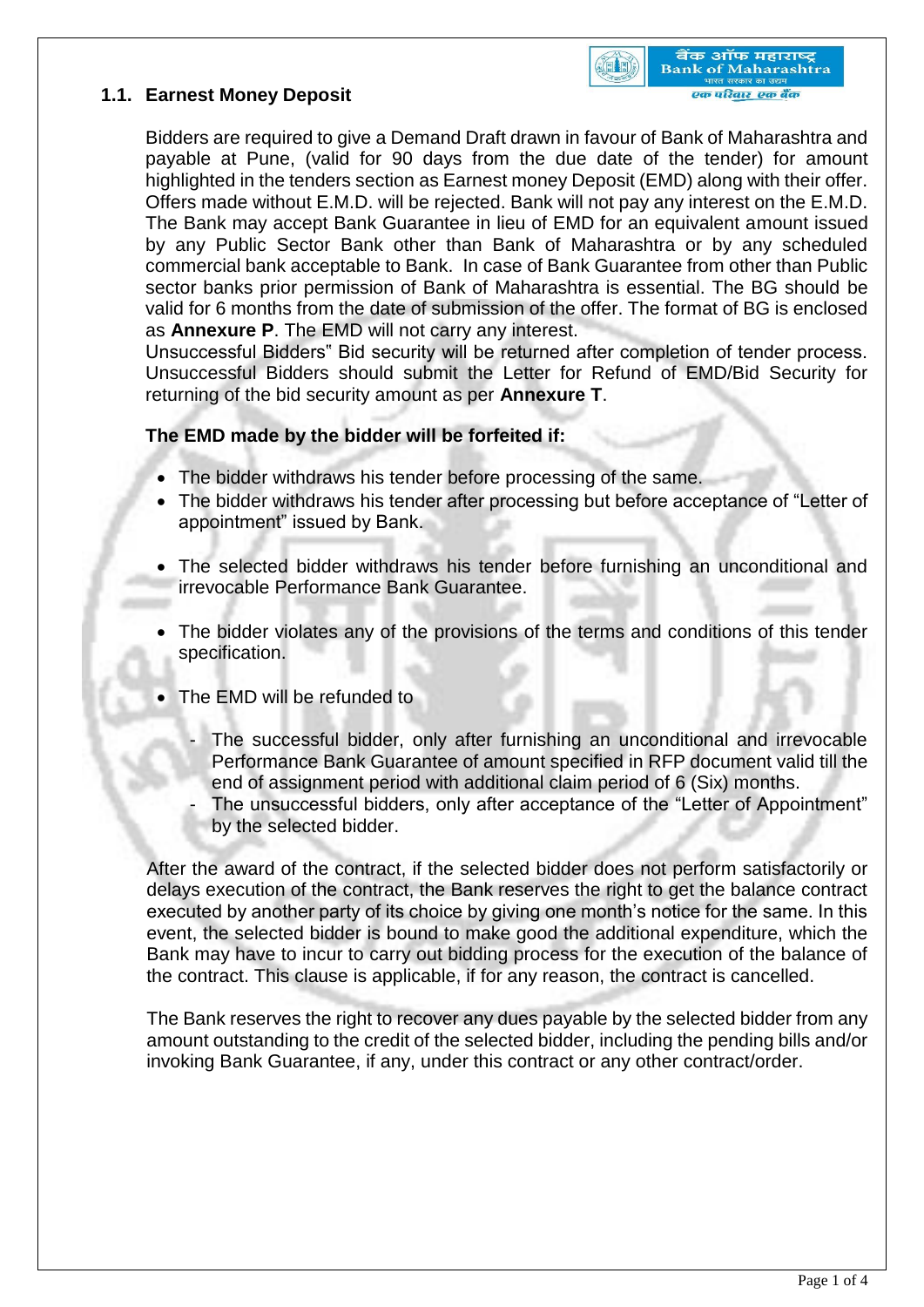## **2. ANNEXURE T: LETTER FOR REFUND OF EMD**

बैंक ऑफ महाराष्ट्र<br>Bank of Maharashtra **CELE** एक परिवार-एक बैंक

(To be provided on letter head of the Bidder's Company)

To,

Deputy General Manager, Information Technology Department Bank of Maharashtra

Dear Sir,

SUB: LETTER FOR REFUND OF EMD

REF: YOUR RFP NO: [Title] dated DD/MM/YYYY

We **Company Name) had participated in the Request for Proposal (RFP)** [Title] and we are an unsuccessful bidder.

Kindly refund the EMD submitted for participation. Details of EMD submitted are as follows

| Sr No | <b>Bidder Name</b> | <b>DD/BG Number</b> | Drawn on Bank   Amount (Rs) |  |
|-------|--------------------|---------------------|-----------------------------|--|
|       |                    |                     | <b>Name</b>                 |  |

Bank details to which the money needs to be credited via NEFT are as follows 1. Name of the Bank with Branch

- 
- 2. Account Type
- 3. Account Title
- 4. Account Number
- 5. IFSC Code

**Date: Place:** 

**Signature of Authorized Signatory: Name of Signatory: Designation: Seal of Company**: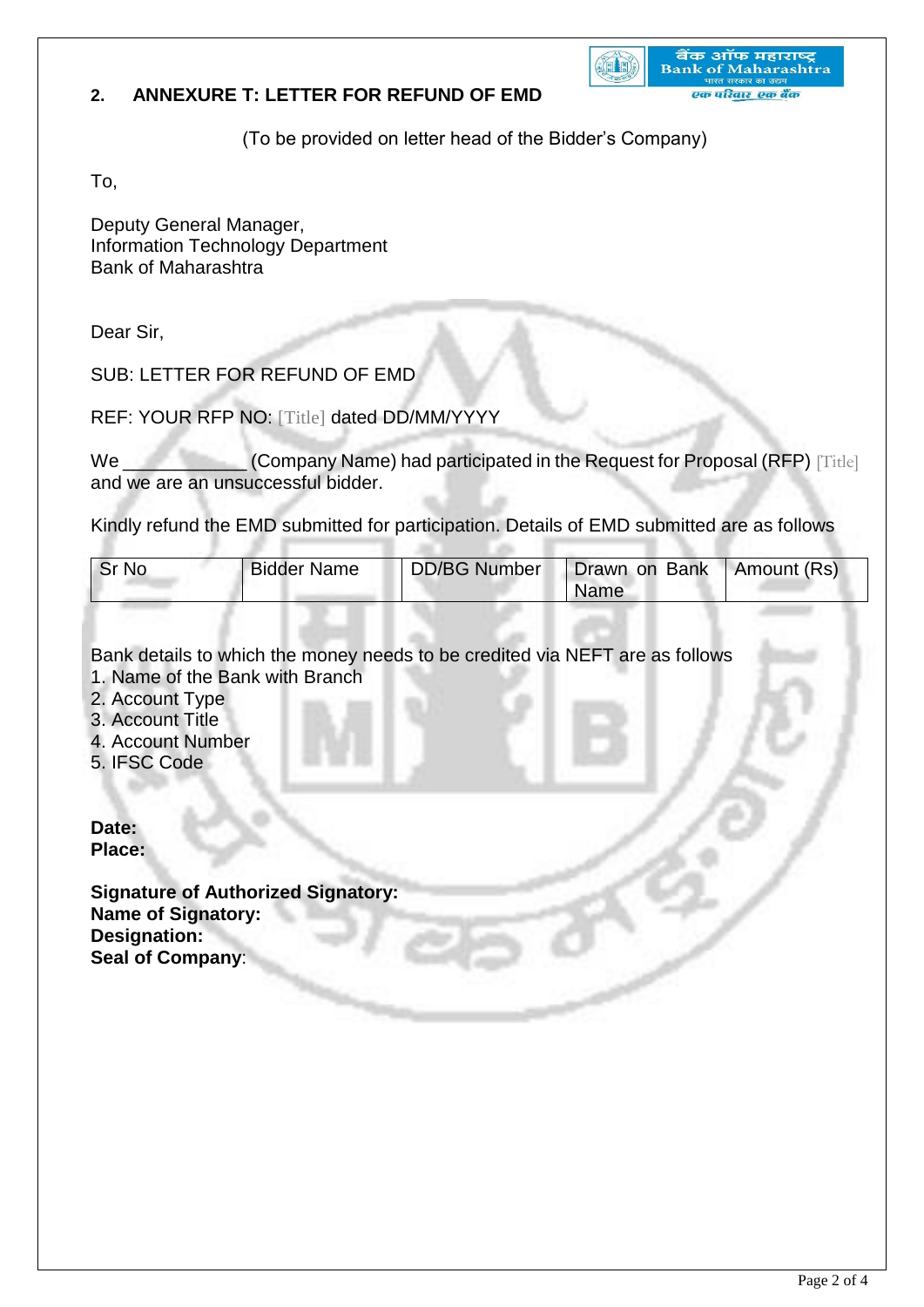

बैंक ऑफ महाराष्ट्र **Bank of Maharashtra** एक परिवार एक बैंक

## **3. Annexure 9: Bid Security Form**

(FORMAT OF BANK GUARANTEE (BG) FOR BID SECURITY.) (ON A NON-JUDICIAL STAMP PAPER OF RS.100.00) Guarantee for Payment of Earnest Money/Security Deposit

Bank Guarantee no.:

Date:

Period of Bank Guarantee: Valid up to

Amount of Bank Guarantee: Rs. /-

To, Bank of Maharashtra,

IT Department,

1501, Lokmangal,

Shivajinagar, Pune 411005.

THIS DEED OF GUARANTEE made at …….. this ………..day of ………….. between Bank of ……………………… a banking company having its office at ……………… hereinafter referred to as 'the Bank' of the One Part and Bank of Maharashtra a New Bank constituted under the Banking Companies (Acquisition & Transfer of Undertakings) Act, 1970 having its Head Office at 'Lokmangal' , 1501 Shivajinagar, Pune 411 005, hereinafter called the Beneficiary, of the other Part.

Whereas the Beneficiary had invited tenders for XXXXXXXXXXX, vide tender No: XXXXX dated: XXXXXX.

One of the terms of the tender is that bidder are required to give a Demand Draft drawn in favour of beneficiary and payable at Pune, (valid for 180 days from the due date of the tender) for Rs XXXXXXX/- (Rs. XXXXXXX only) as Earnest money Deposit (EMD) along with their offer. The Beneficiary may accept Bank Guarantee in lieu of EMD for an equivalent amount issued by any Public Sector Bank, valid for 6 months from the date of issue.

M/s <Bidder Name>. hereinafter referred to as the said 'Contractors' have given their offer to supply, installation, commissioning of Servers at given locations to the Beneficiary and the said Contractors are required to deposit the said amount of earnest money (or security deposit) or to furnish bank guarantee.

At the request of the said M/s.<Bidder Name>. Ltd. the Bank has agreed to furnish guarantee for payment of the said amount of earnest money (or security deposit) in the manner hereinafter appearing :

NOW THIS DEED WITNESSETH that pursuant to the said tender and in consideration of the promises the Bank doth hereby guarantee to and covenant with the Beneficiary that the Bank shall, whenever called upon by the Beneficiary in writing and without demur and notwithstanding any objection raised by the said Contractor/s, pay to the Beneficiary the said amount of Rs. XXXXX/- (Rs. XXXXXXX only) payable by the said Contractor/s under the said Contract.

AND IT IS AGREED and declared by the bank that the liability of the Bank to pay the said amount whenever called upon by the Beneficiary shall be irrevocable and absolute and the Bank will not be entitled to dispute or inquire into whether the Beneficiary has become entitled to forfeit the said amount as earnest money (or as security deposit) under the terms of the said contract or not and entitled to claim the same or not or whether the said contractors have